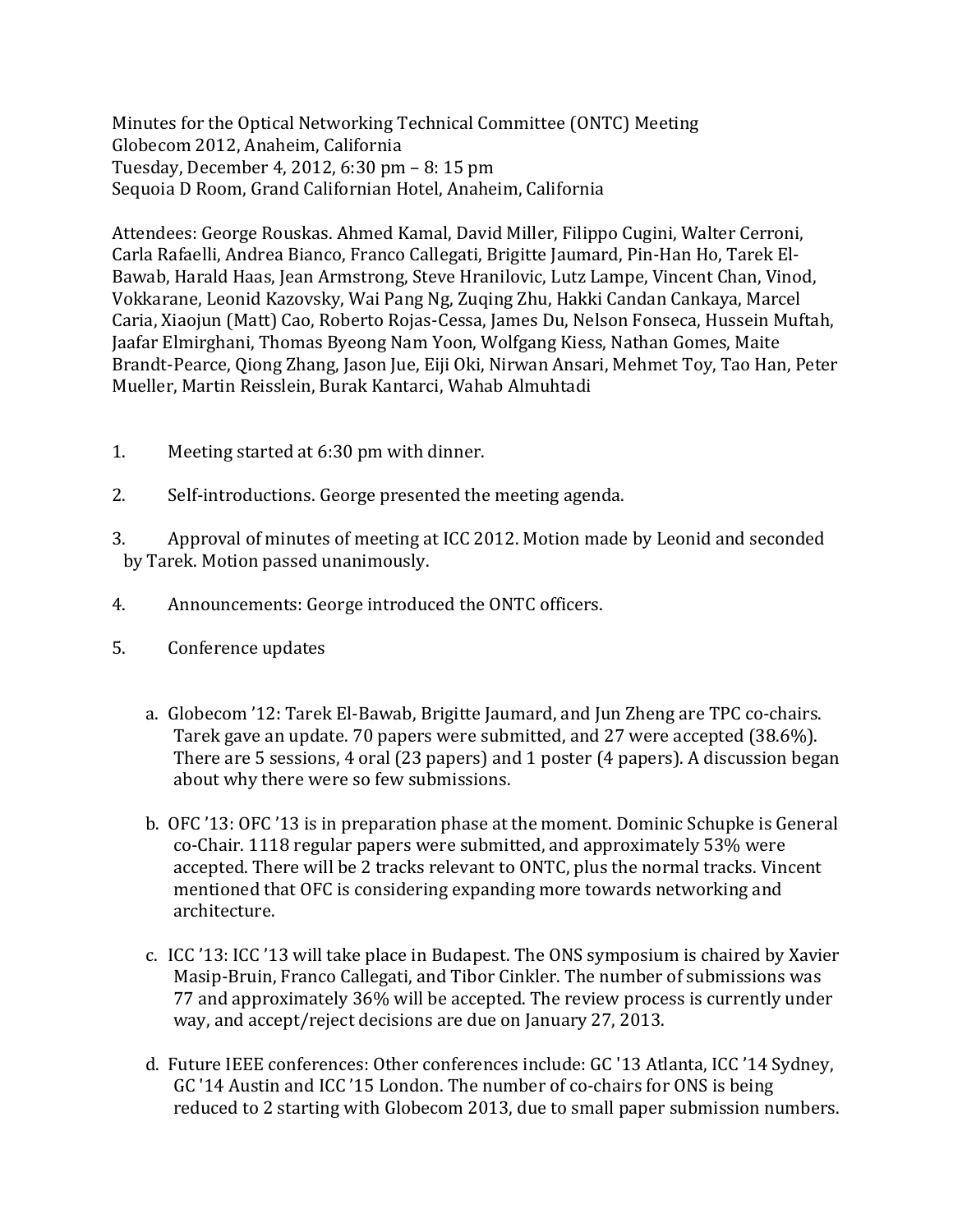Further discussion followed of declining submissions, which has been steep over the last 6 conferences.

e. Other conferences: A list of ONTC-sponsored conferences was presented: ICACT 2012, WTC 2012, NOC 2012, LATINCOM , and HONET 2012. Of particular interest are newly sponsored conferences: Latincom 2012 in Ecuador and HONET 2012 in Turkey. HPSR, in Belgrade in 2012 and in Taipei in 2013, may also be of interest (sponsored by ComSoc but not ONTC).

Steve and Harald Haas who have chaired the optical wireless workshop at Globecom the last three years expressed interest in working together with ONS. A discussion on possible collaboration ensued. Vincent Chan agreed to ask the Abbas Jamalipour to include one of Steve or Harald as co-chairs of ONS for Globecom 2014.

- 6. Publications:
	- a. IEEE/OSA JOCN has a new co-Editor in Chief, Dr. Ori Gerstel.
	- b. Elsevier's OSN: Admela Jukan joined George Rouskas as co-Editor-in-Chief in January 2012. George announced three new initiatives of the journal starting in 2013:
		- i. The Fabio Neri Best Paper Award, in memory of Fabio Neri, founding co-EiC of the journal
		- ii. Library Lectures in Optical Networking
		- iii. Industry Forum/Series, edited by Ashwin Gumaste
- 7. There was a long discussion on declining submissions. Vincent mentioned that the decline of research funding is one important factor contributing to low submissions. Hussein emphasized the importance of publicizing the symposium. Tarek, Wahab, Lutz and others suggested that the TPC selection should reflect new and emerging topics (e.g., data center, wireless optical, etc.) so as to capture the trends and generate more submissions.
- 8. Standards and Industry Activities:
	- a. Dominc Schupke, Industry Liaison: Invited talk by Dr. Hakki Cankaya, Fujitsu Networks ,on: "Fujitsu: Optical Networking and Beyond."
	- b. Josue Kuri, Standards Liaison: Nothing to report
- 9. Mailing list and website: ONTC has more than 500 members now. The website located at http://committees.comsoc.org/ontc/ has been updated. ONTC has a strict policy on conference and workshop sponsorship. Check website for details.